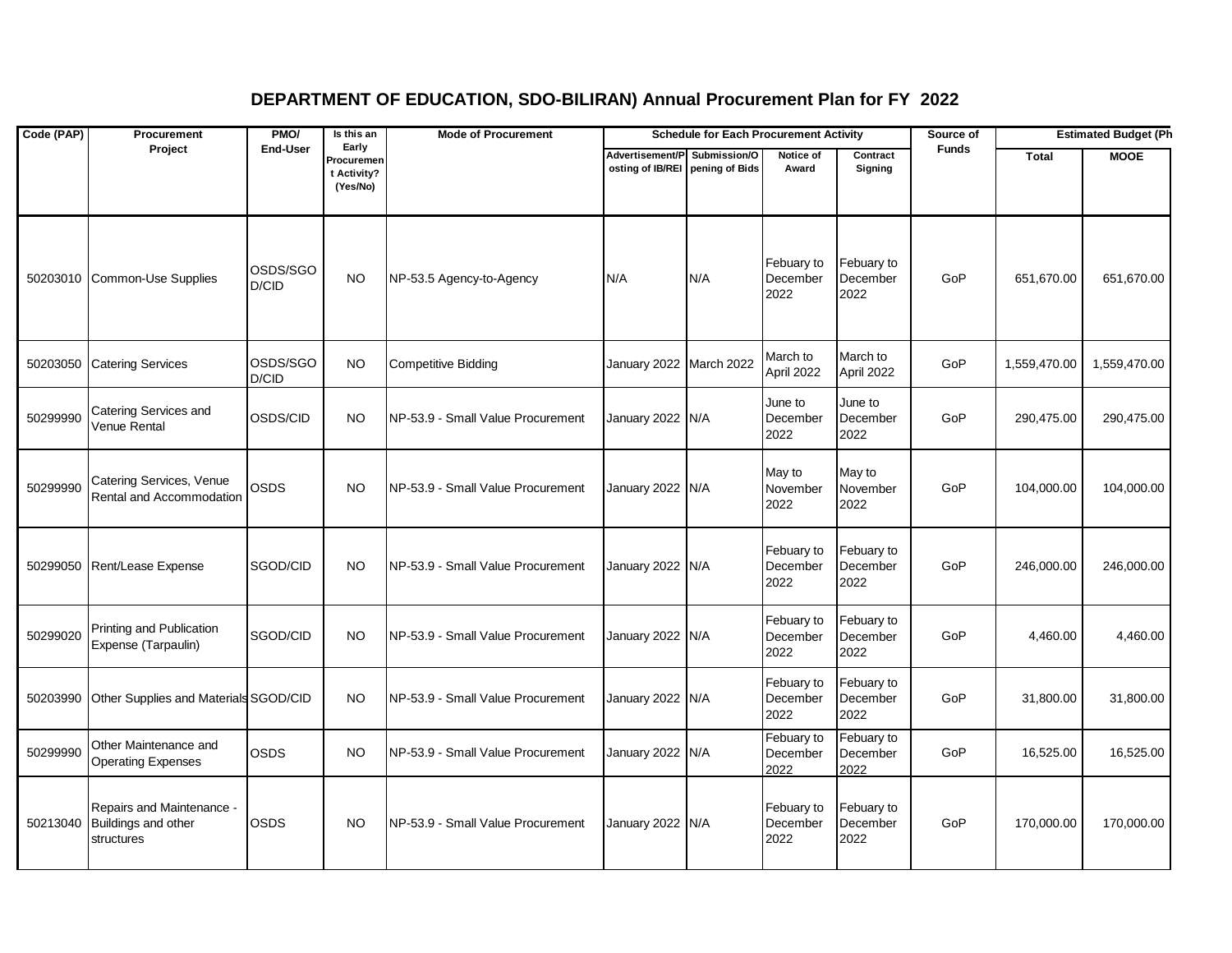| ıP) | <b>Remarks</b>                          |
|-----|-----------------------------------------|
| CO  | (brief description of Project)          |
|     |                                         |
|     |                                         |
|     |                                         |
|     | Payment of Supplies &                   |
|     | materials to be used for                |
|     | different training activities           |
|     | (see attached PPMP).                    |
|     | Materials not available at              |
|     | <b>DBM Procurement Service</b>          |
|     | will be procure through                 |
|     | shopping                                |
|     | Payment of Food for the                 |
|     | different training activities           |
|     | (see attached PPMP)                     |
|     | Payment of Food and                     |
|     | Venue Rental for the                    |
|     | different training activities           |
|     | (see attached PPMP)                     |
|     | Payment of Food and<br>Venue Rental and |
|     | accommodation for the                   |
|     | different training activities           |
|     | (see attached PPMP)                     |
|     | Payment of Venue Rental                 |
|     | for the different training              |
|     | activities (see attached                |
|     | PPMP) and House Rental                  |
|     | for ASDS                                |
|     | Payment of Printing of                  |
|     | Tarpualin for the different             |
|     | training activities (see                |
|     | attached PPMP)                          |
|     | Payment of Non-Common                   |
|     | Use Supplies for the                    |
|     | different training activities           |
|     | (see attached PPMP)                     |
|     | Payment of Furniture for                |
|     | OSDS Office (see attached               |
|     | PPMP)                                   |
|     | Payment of Repair &                     |
|     | <b>Rehabilitation of Stock</b>          |
|     | Room for COA & Supply                   |
|     | Office and Replacement of               |
|     | Damaged Glass Windows                   |
|     | (see attached PPMP)                     |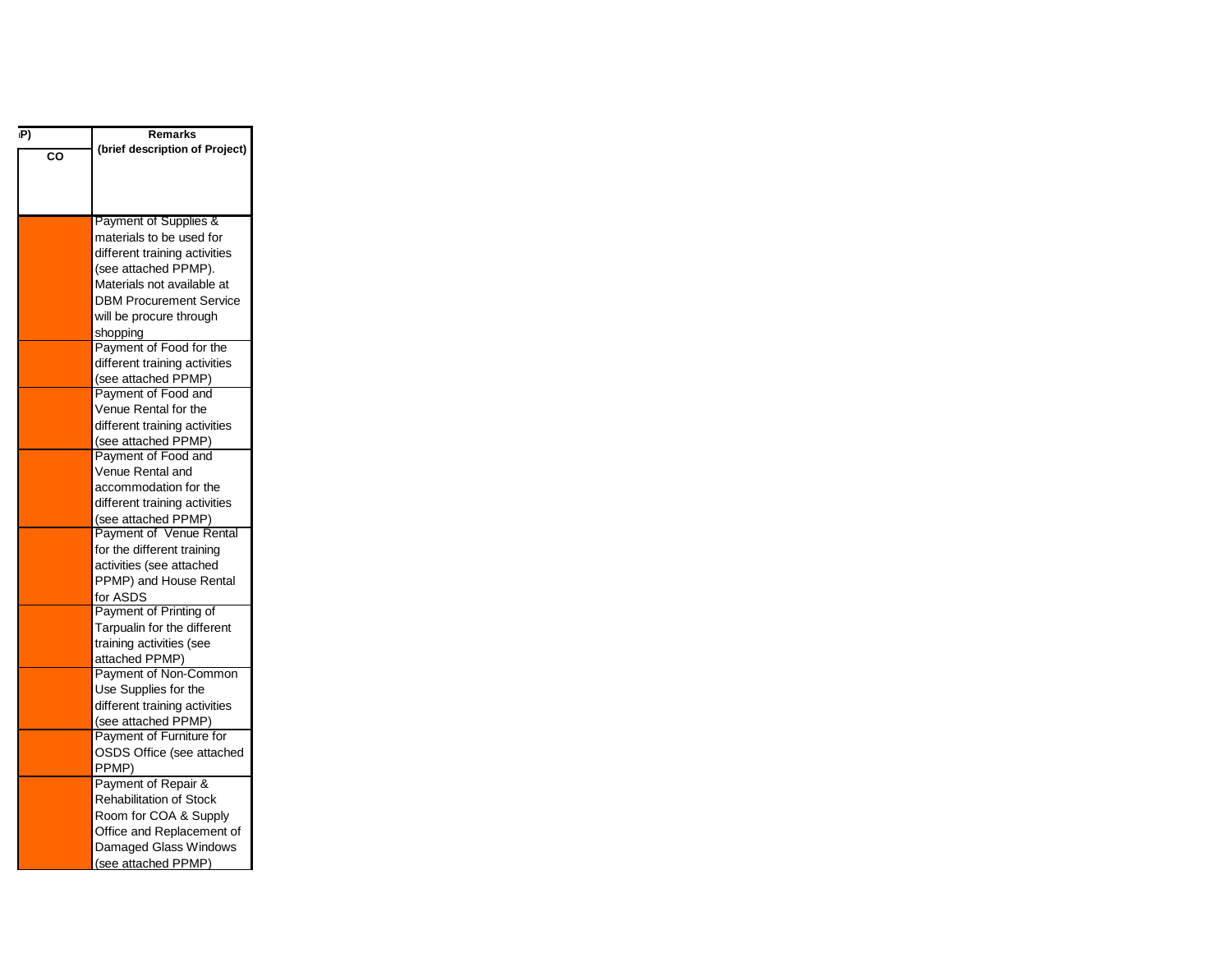| 50213060 | Repairs and Maintenance -<br><b>Transportation Equipment</b> | <b>OSDS</b>       | <b>NO</b> | NP-53.9 - Small Value Procurement | January 2022 N/A | Febuary to<br>December<br>2022 | Febuary to<br>December<br>2022 | GoP | 300,000.00   | 300,000.00   |
|----------|--------------------------------------------------------------|-------------------|-----------|-----------------------------------|------------------|--------------------------------|--------------------------------|-----|--------------|--------------|
| 50213050 | Repairs and Maintenance -<br>Machinery and Equipment         | <b>OSDS</b>       | NO.       | NP-53.9 - Small Value Procurement | January 2022 N/A | Febuary to<br>December<br>2022 | Febuary to<br>December<br>2022 | GoP | 70,000.00    | 70,000.00    |
| 50204    | Utility Expense                                              | <b>OSDS</b>       | <b>NO</b> | NP-53.9 - Small Value Procurement | January 2022 N/A | Febuary to<br>December<br>2022 | Febuary to<br>December<br>2022 | GoP | 500,000.00   | 500,000.00   |
| 50205030 | Internet/Landline Expense                                    | <b>OSDS</b>       | <b>NO</b> | NP-53.9 - Small Value Procurement | January 2022 N/A | Febuary to<br>December<br>2022 | Febuary to<br>December<br>2022 | GoP | 150,000.00   | 150,000.00   |
| 50205    | <b>Other Communication</b><br>Expenses                       | <b>OSDS</b>       | <b>NO</b> | NP-53.9 - Small Value Procurement | January 2022 N/A | Febuary to<br>December<br>2022 | Febuary to<br>December<br>2022 | GoP | 368,200.00   | 368,200.00   |
|          | 50205010 Postal and Courier Services OSDS                    |                   | <b>NO</b> | NP-53.5 Agency-to-Agency          | January 2022 N/A | Febuary to<br>December<br>2022 | Febuary to<br>December<br>2022 | GoP | 28,000.00    | 28,000.00    |
| 50215020 | <b>Fidelity Bond Premiums</b>                                | <b>OSDS</b>       | <b>NO</b> | NP-53.5 Agency-to-Agency          | January 2022 N/A | Febuary to<br>December<br>2022 | Febuary to<br>December<br>2022 | GoP | 75,000.00    | 75,000.00    |
| 50201010 | <b>Traveling Expenses - Local</b>                            | OSDS/SGO<br>D/CID | NO.       | NP-53.9 - Small Value Procurement | January 2022 N/A | Febuary to<br>December<br>2022 | Febuary to<br>December<br>2022 | GoP | 2,223,000.00 | 2,223,000.00 |
|          |                                                              |                   |           |                                   |                  |                                |                                |     | 6,788,600.00 | 6,788,600.00 |

Prepared by: example and the Recommending Approval: APPROVED: APPROVED:

LUCILLE C. ROA **MARGARITO A. CADAYONA, JR., PhD. MARGARITO A. CADAYONA, JR., PHD. JUDELLA R. LUMPAS, Ed. D., CESC**<br>SGOD Chief/Head, BAC Secretariat **MARGARITO A. CADAYONA, JR., PhD.** ASDS/BAC Chairperson **COL** Channel **OIC Schools Division Superintenden**